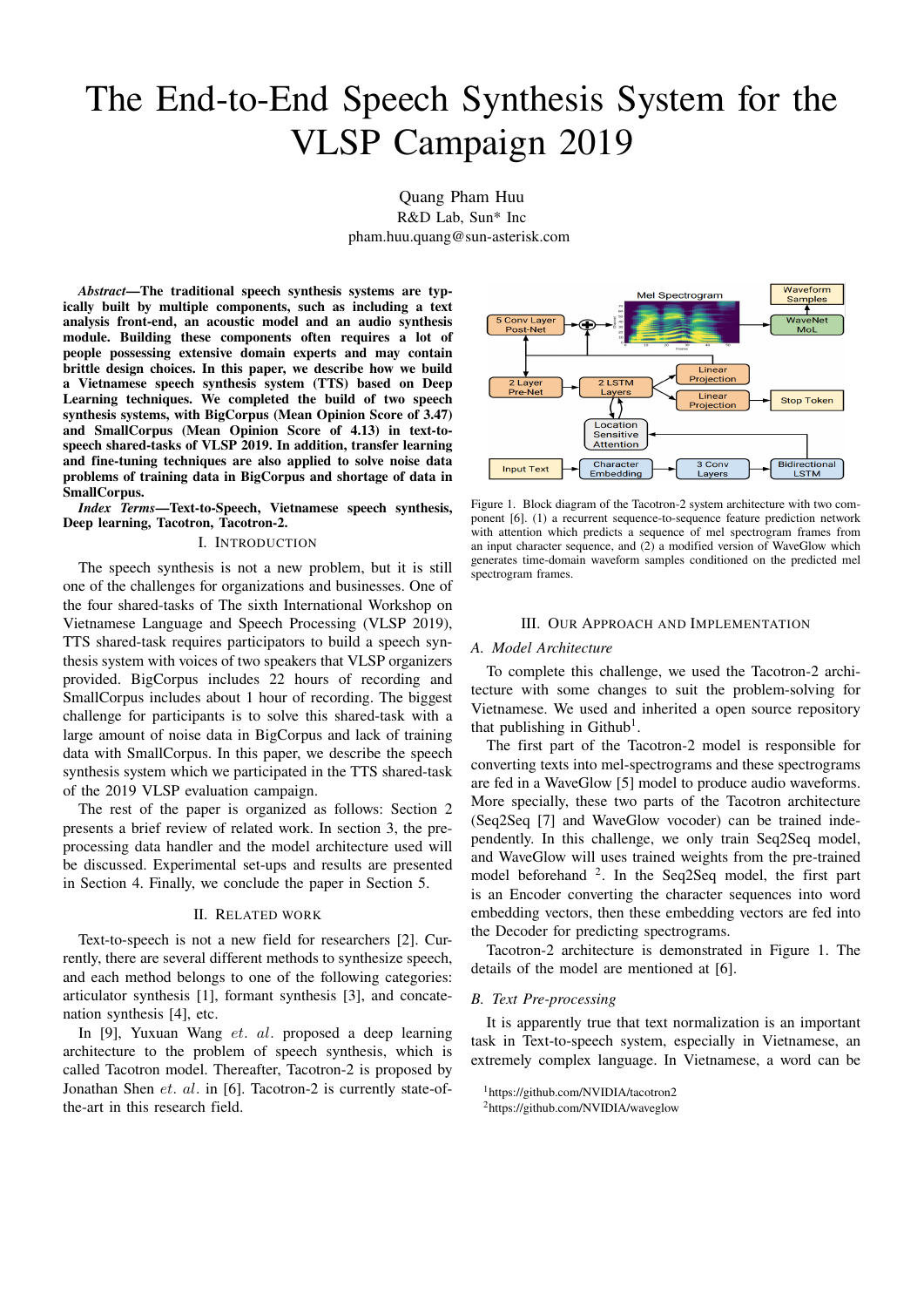pronounced in many different ways depending on the its context as we can not pronoun these words by applying letterto-sound rules. For example, "thứ 4" ("wednesday") is spoken "thứ tư" ("wednesday") but "số 4" ("four") is spoken "số bốn" (not spoken "số tư") ("four"). The pronunciation depends on the context of word. Another problem is the form of abbreviations, such as HN ("Hà Nội") ("Hanoi"), clb ("câu lạc bộ") ("the club"). Furthermore, we do not have any rules to pronoun a word which is in abbreviation form. To make the speech synthesis become more useful for general tasks, we defined a list of regression rules for some kind of special words such date, time, score, currency and measurement,etc.., and created a dictionary of word abbreviation. To enhance the performance, we would also define a list of foreign words and normalize them by constructing Vietnamese phonetic transcription, and the module is implemented and based on regular expression.

We using this module to normalization for all text in training data (BigCorpus and SmallCorpus).

## *C. Audio Cleaning and Normalization*

We explored that, in the BigCorpus dataset, there are quite a lot of audio whose quality are not qualified to feed into TTS system. Thus, we have to investigate, revise and manually select 1200 audio that was quality enough to be included in the fine-tuning process. With each over 12 seconds audio, it would be truncated and the text label is also adjusted accordingly. Finally, audio is converted to the sample rate of 22050Hz.

# IV. EXPERIMENTAL SETUP AND TRAINING

# *A. Experimental Setup*

After the data has been cleaned and ready for training, 90%, 10% of the dataset are split and used in the training and validating phase, respectively. The input text data of systems comprise both alphanumeric characters and punctuation in Vietnamese, and adding punctuation helps the model learn how to beat out between clauses in sentences correctly.

Specifically, the key techniques in our training strategy are transfer learning [8] and fine-tuning techniques. Firstly, all data from the BigCorpus was put into training phase. After 35.000 steps of training, we proceed to save the model's weight; also load weight from trained model then freeze Encoder model in Tacotron architecture and only train on the 1200 audio data set prepared in the audio cleaning step and training until convergence.

As mentioned above, the Encoder of Seq2Seq model in Tacotron architecture is an embedding model that converts the character sequences into word embedding vectors. We had to put all the training data to the first training phase so that we could have a quality embedding model, which would allow the system to generate the sound of any word in Vietnamese. After 35.000 steps of training, we realized that our model was able to generate the speech of Vietnamese words correctly even though they were extremely noisy. This proves that our Encoder model is of good enough quality and it needs to be

Table I THE SUBJECTIVE RESULT OF SPEECH SYNTHESIS SYSTEM

| Dataset      | Sample tests | MOS Average score | <b>NATURAL</b> |
|--------------|--------------|-------------------|----------------|
| BigCorpus    | 44           | 3.47              |                |
| SmallCorpus1 | 80           |                   |                |

frozen so that the Tacotron architecture can learn on a smaller and cleaner data set.

Similarly, for the SmallCorpus dataset, we also load weights from BigCorpus trained checkpoint, freeze Encoder model in Tacotron architecture and training until convergence.

After synthesizing speech from the model, we use Noisereduce<sup>3</sup> library to reduce noise in the audio. This has helped us reduce noise in the audio, but it also has a negative impact on our synthesized speech.

Our experiment is conducted on a computer with Intel Core i5-7500 CPU @3.40GHz 4 cores, 32GB of RAM, GPU GeForce GTX 1080 Ti, 1TB SSD Harddisk, and the operating system is Ubuntu 16.04 64 bit. We use Pytorch framework version 1.1.0.

Finally, in training, our model, batch size of 32 with learning rate of 0.001 is trained in total of 36 hours with BigCorpus and 12 hours with SmallCorpus.

## *B. Evaluation Metrics and Results*

To evaluate the quality of a speech synthesis system, we used mean opinion score (MOS) tests, where the subjects were asked to rate the naturalness of the speech audio in a 5-point scale score. The evaluation of both systems is executed by 24 native Vietnamese listeners, who evaluated the naturalness and intelligibility of each system. The final score is calculated by averaging the evaluation score of all listeners.

The subjective results presented in Table 1. This table shows the result of evaluation of our speech synthesis system with BigCorpus and SmallCorpus. As can be shown that our speech synthesis system has MOS of 3.47 in BigCorpus and MOS of 4.13 in SmallCorpus.

#### V. CONCLUSION

In this paper, an end-to-end technique in speech synthesis is implemented. Two Vietnamese speech synthesis model using Tacotron-2 are trained with BigCorpus (22 hours) and SmallCorpus (1 hour) dataset. The output of both models is high-quality speech audio. We hope this system can provide the best speech synthesis system for Vietnamese to produce high quality of voice from text. In future work, we want to improve the performance of our system by improve quality of training data and build custom model architecture.

#### ACKNOWLEDGEMENT

This work is partially supported by *Sun\* Inc*. We would also thank our colleagues at *Sun\* Inc* for their advice and expertise. Without their support, this experiment would not have been accomplished.

<sup>3</sup>https://pypi.org/project/noisereduce/